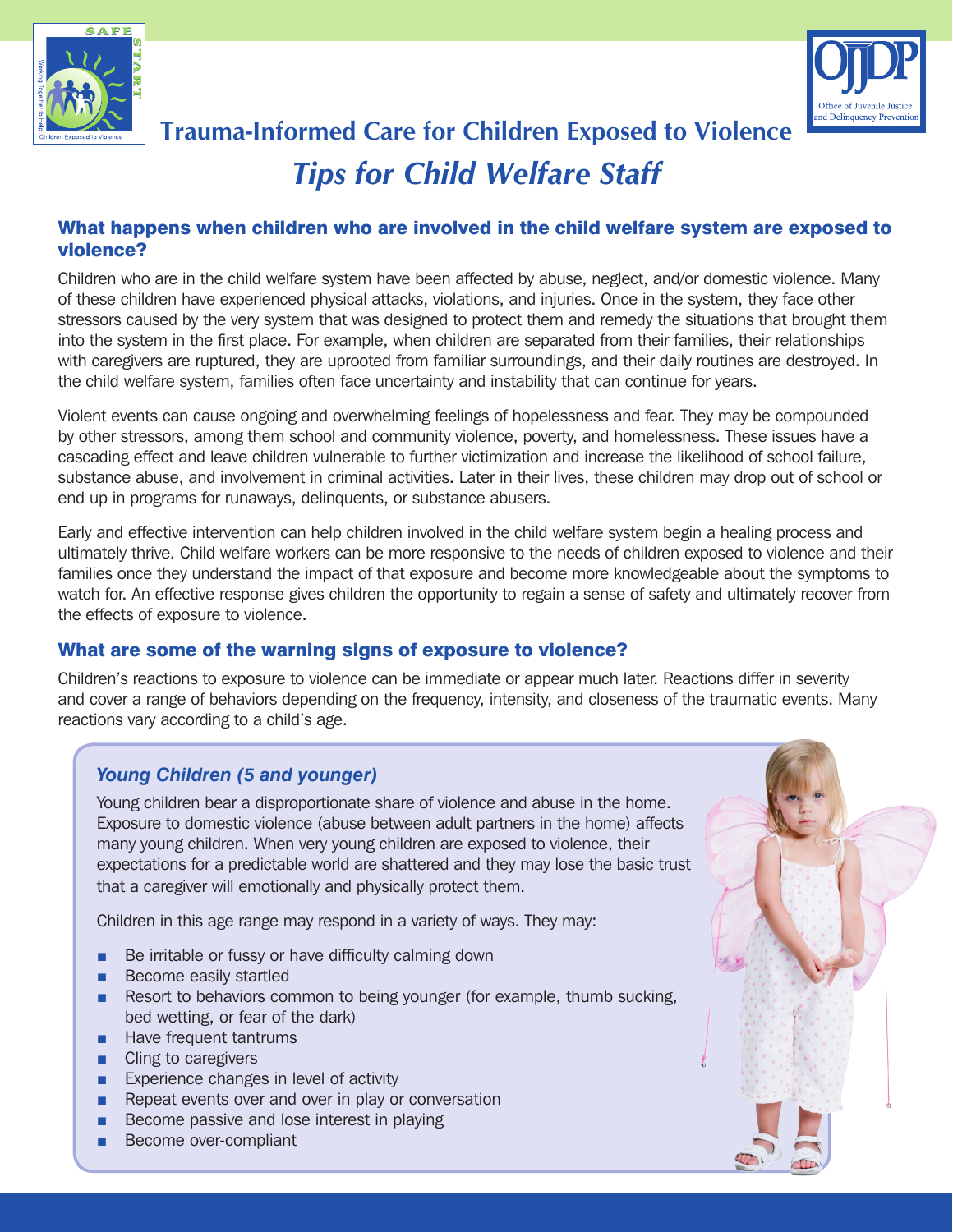# *Elementary School-Age Children (6–12 years)*

Elementary and middle school children exposed to violence may show problems at school and at home. They may:

- Have difficulty paying attention
- Become quiet, upset, and withdrawn
- Be tearful and sad and talk about scary feelings and ideas
- Fight with peers or adults
- Show changes in school performance
- Want to be left alone
- Eat more or less than usual
- Get into trouble at home or school

# *Teenagers (13–18 years)*

During these years, the most rapidly developing brain areas are those crucial for success in forming interpersonal relationships and solving problems. Exposure to violence impedes this development and can lead to difficulties in behavior, cognition, and identity formation. Teenagers exposed to violence may:

- Talk about the event all the time or deny that it happened
- Refuse to follow rules or talk back with greater frequency
- Complain of being tired all the time
- Engage in risky behaviors
- Sleep more or less than usual
- Increase aggressive behaviors
- Want to be alone, not even wanting to spend time with friends
- Experience frequent nightmares
- Use drugs or alcohol, run away from home, or get into trouble with the law

# What can child welfare staff do?

Child welfare staff can play a critical role in reducing the impact of exposure to violence on children. The first step is to recognize that a lifetime of exposure to violence is pervasive in families entering the system. Rates of exposure to different types of violence—including family, school, and community violence—vary across different groups. Families from different ethnic and linguistic groups may express the impact in different ways. However, it is critical to be sensitive to the ways in which exposure affects current behavior, treatment, and outcomes for each family. Child welfare staff may:

## *Screen for exposure to violence symptoms and mental health needs of children and their families on an ongoing basis*

Routine screening for safety and risk in cases of exposure—especially to domestic violence—and the possible impact on children is recommended at every phase of the child protection process. In addition, it is critical for child welfare staff to screen for the ongoing mental health service needs of children and their families.

#### *Refer for individualized comprehensive mental health assessment*

Many children in the child welfare system exhibit behavior problems that warrant mental health care. An assessment of a family's history of exposure to violence and its impacts provides a solid basis for the development of a service plan. This plan should assist the family in resolving the issues that led to their involvement in the child welfare system and, at the same time, support each child's development and well-being.